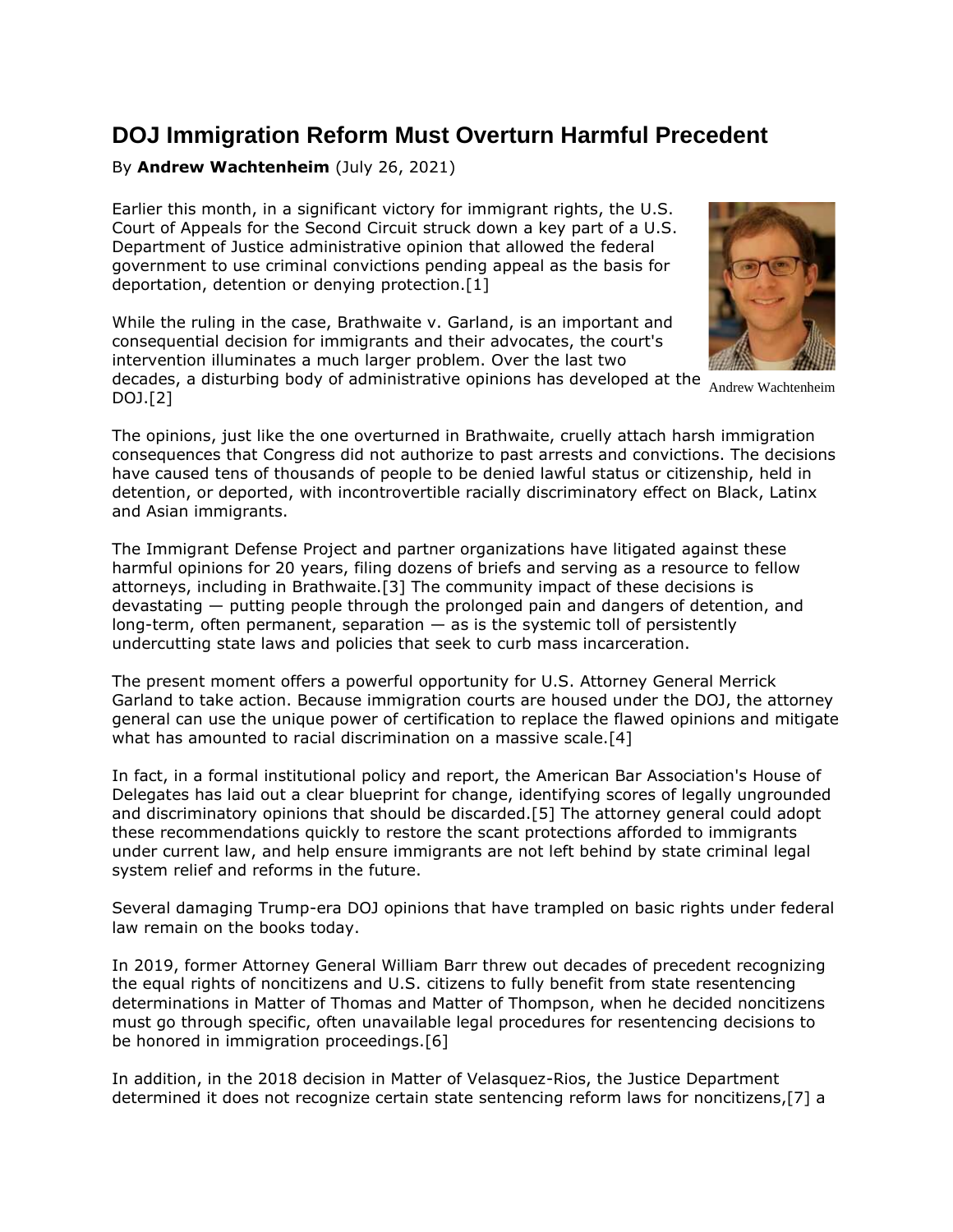decision civil and immigrant rights organizations and law professors have condemned as unconstitutional, counterfactual and discriminatory.[8]

While some of the most punitive opinions were issued by former President Donald Trump's DOJ, previous administrations also issued opinions that went beyond the law and have had catastrophic consequences for decades.

Consider the 2010 Second Circuit case Wellington v. Holder.[9] Wellington was a green card holder and spouse of a U.S. citizen, deported because of a misdemeanor drug possession conviction that a New York criminal court had expunged 15 years earlier. This occurred because of Matter of Roldan, a 1999 Board of Immigration Appeals decision issued under the Clinton administration[10] and expanded by former Attorney General John Ashcroft,[11] in which the DOJ decided immigration law would not recognize what it deemed state rehabilitative statutes that expunge, dismiss, vacate and otherwise remove past convictions.

Years later, the Second Circuit would find in its 2017 Harbin v. Sessions decision, that the government had been misusing that same drug possession statute — one of the most frequently charged drug possession statutes in New York state, levied against almost 40,000 people annually — to wrongfully deport noncitizens.[12] But the damage was already done to hundreds, if not thousands, of families that had been separated.

For years the [U.S. Supreme Court](https://www.law360.com/agencies/u-s-supreme-court) provided a life-saving check on the DOJ's worst excesses, striking down DOJ opinions and litigation positions on these issues in nearly a dozen cases.

But in the past two years, Justices Brett Kavanaugh[13] and Neil Gorsuch[14] have written majority opinions that eviscerate remaining relief options for noncitizens, making, as Justice Stephen Breyer said in a dissenting opinion earlier this year in Pereida v. Wilkinson, "the administration of immigration law less fair and less predictable."[15]

Changes at the DOJ are not a cure-all. Federal laws passed in 1996 radically changed U.S. immigration, creating a jail-to-deportation pipeline.

Alina Das, professor of clinical law and co-director of the Immigrant Rights Clinic at the [New](https://www.law360.com/companies/new-york-university)  [York University School of Law,](https://www.law360.com/companies/new-york-university) describes the system as one that "relies on the tools of criminalization and mass incarceration  $-$  policing, prosecution, and prison  $-$  to punish immigrants with deportation."[16] To create a humane migration policy, these laws must be repealed.

But even now the DOJ opinions go far beyond what Congress has authorized, and have eroded what meager and inadequate restraints Congress envisioned. Garland can start to fix these injustices by overruling these administrative precedents through the certification process and replacing them with precedent opinions that are consistent with congressional intent, meet U.S. treaty obligations and mitigate some of the racist discrimination that is built into our immigration system.

This is both morally and legally the right thing to do. In federal court case after case, advocates have argued that these DOJ opinions are incorrect, causing lasting damage both to immigrant communities and the legal system as a whole, which relies on constitutional norms and predictable application of statutory construction principles in order to function properly.

The Second Circuit's decision in Brathwaite is just one example of a federal court rejecting Justice Department precedent as arbitrary and unreasonable, ignoring the so-called realities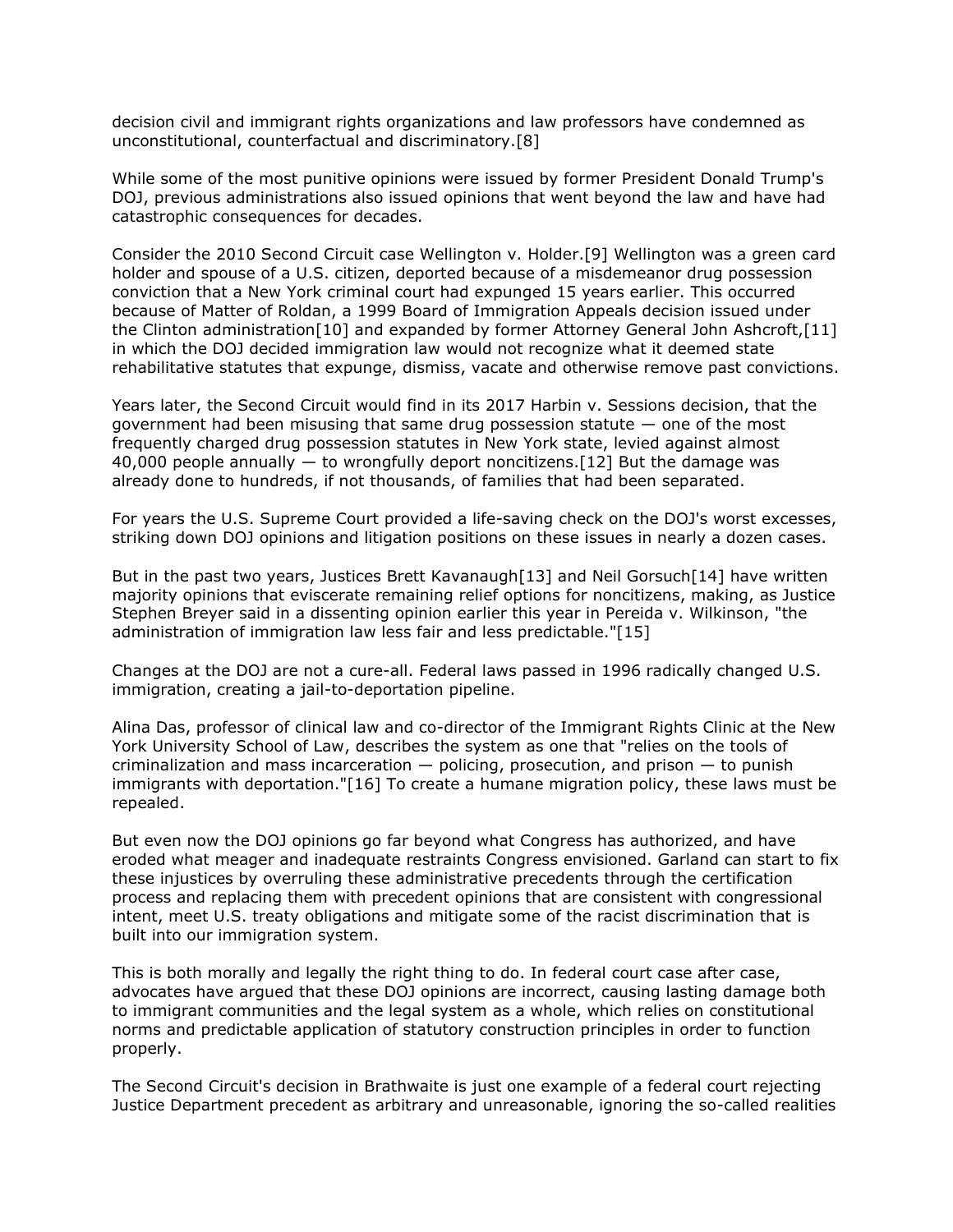of appellate practice and creating evidentiary burdens on noncitizens that are frequently impossible to satisfy. It is time for Garland to rectify prior actions of his agency that have gone far beyond the law to construct an anti-immigrant regime targeting communities of color.

A broad coalition is calling for these changes, ranging from the American Bar Association the largest voluntary organization of lawyers and law students in the world — to national organizations representing communities that have been directly affected.[17]

The attorney general has already used certification to reverse some of the horrendous damage done to the asylum system and immigration courts, but due to the work of his predecessors, immigration law continues to use the criminal legal system as a weapon to exclude some of the most vulnerable members of our communities.[18] Garland must stand up to this injustice and ensure every person has due process under the law.

With unique agency authority over this area of law, Garland has the opportunity to keep families together, and reduce the terrible and discriminatory harms of incarceration and over-policing for individuals who have built their homes in the U.S. Doing so is imperative to restoring fundamental fairness and equal protection in the immigration system.

*[Andrew Wachtenheim](https://www.immigrantdefenseproject.org/about/staff/) is a supervising litigation attorney at the Immigrant Defense Project.*

## *Disclosure: The author represented the [American Immigration Lawyers](https://www.law360.com/companies/american-immigration-lawyers-association)  [Association](https://www.law360.com/companies/american-immigration-lawyers-association) as amici in Velasquez-Rios v. Wilkinson and Desai v. Wilkinson.*

*The opinions expressed are those of the author(s) and do not necessarily reflect the views of the organization, or Portfolio Media Inc., or any of its or their respective affiliates. This article is for general information purposes and is not intended to be and should not be taken as legal advice.*

[1] [Brathwaite v. Garland,](https://advance.lexis.com/api/search?q=2021%20U.S.%20App.%20LEXIS%2019604&qlang=bool&origination=law360&internalOrigination=article_id%3D1406227%3Bcitation%3D2021%20U.S.%20App.%20LEXIS%2019604&originationDetail=headline%3DDOJ%20Immigration%20Reform%20Must%20Overturn%20Harmful%20Precedent&) \_\_ F.4th \_\_, 2021WL2690960 (2d Cir. 2021), available at [https://www.immigrantdefenseproject.org/brathwaite-v-garland-decision/.](https://www.immigrantdefenseproject.org/brathwaite-v-garland-decision/)

[2] American Bar Association, Resolution and Report 103B Adopted by the House of Delegates (Feb. 22, 2021), available at [https://www.americanbar.org/content/dam/aba/directories/policy/midyear-2021/103b](https://www.americanbar.org/content/dam/aba/directories/policy/midyear-2021/103b-midyear-2021.pdf)[midyear-2021.pdf.](https://www.americanbar.org/content/dam/aba/directories/policy/midyear-2021/103b-midyear-2021.pdf)

[3] Mr. Brathwaite was represented by Prisoners' Legal Services of New York, and amici curiae by [Appellate Advocates.](https://www.law360.com/firms/appellate-advocates)

[4] 8 C.F.R. § 1003.1(h). Pierce, S. (2021). Migration Policy Institute. Obscure but Powerful: Shaping U.S. Immigration Policy through Attorney General Referral and Review (2021), available

at [https://www.migrationpolicy.org/sites/default/files/publications/rethinking-attorney](https://www.migrationpolicy.org/sites/default/files/publications/rethinking-attorney-general-referral-review_final.pdf)[general-referral-review\\_final.pdf.](https://www.migrationpolicy.org/sites/default/files/publications/rethinking-attorney-general-referral-review_final.pdf)

[5] American Bar Association, Resolution and Report 103B Adopted by the House of Delegates (Feb. 22, 2021), available

at [https://www.americanbar.org/content/dam/aba/directories/policy/midyear-2021/103b](https://www.americanbar.org/content/dam/aba/directories/policy/midyear-2021/103b-midyear-2021.pdf)[midyear-2021.pdf.](https://www.americanbar.org/content/dam/aba/directories/policy/midyear-2021/103b-midyear-2021.pdf)